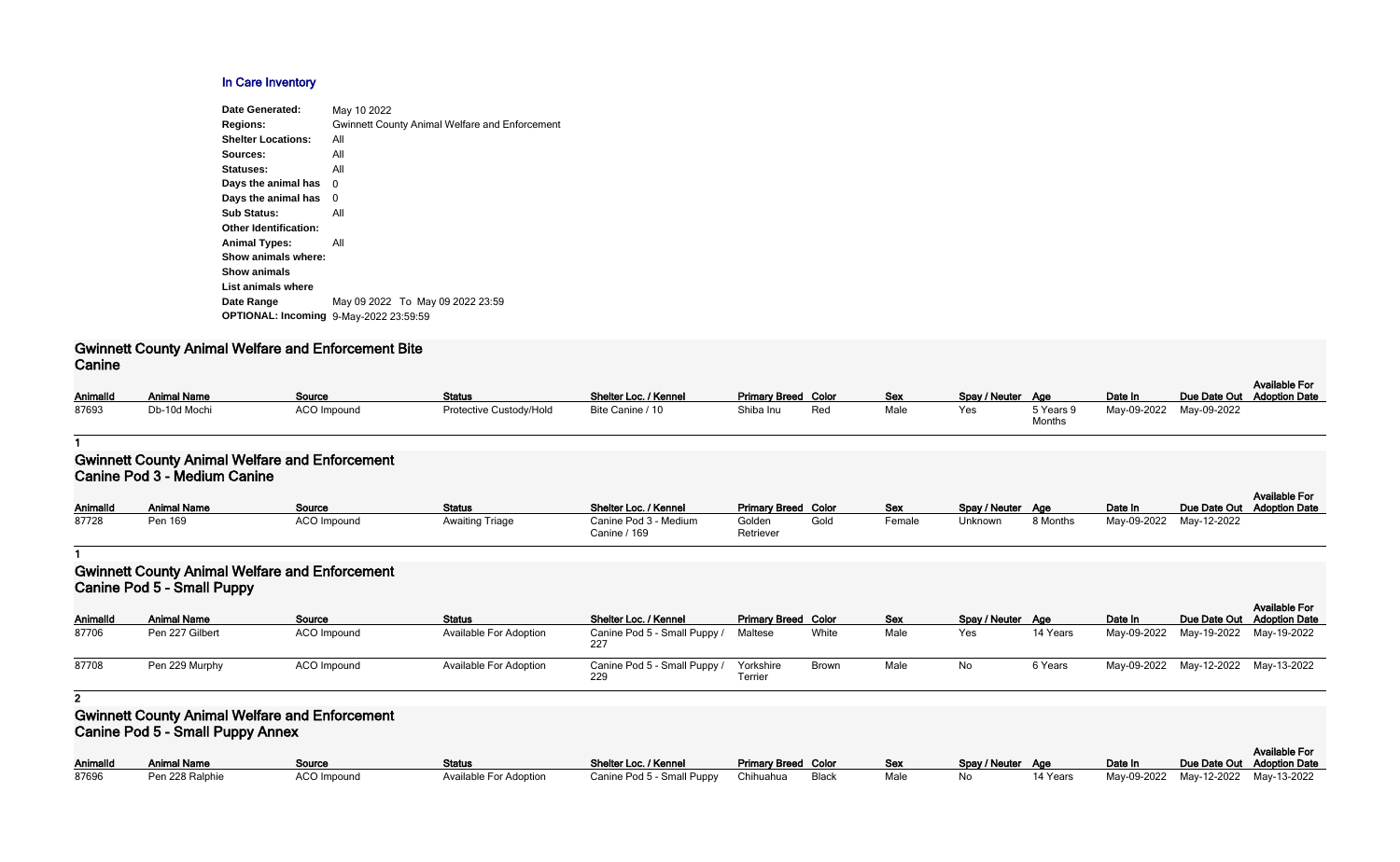Annex / 228

**1**

# **Gwinnett County Animal Welfare and Enforcement Feline Pod 2 Adult**

| Animalld<br>Spay / Neuter Age<br>Due Date Out Adoption Date<br>Source<br>Sex<br>May-09-2022 May-12-2022 May-13-2022<br>Pen 29/30 Fiona<br><b>ACO</b> Impound<br><b>Available For Adoption</b><br>Feline Pod 2 Adult / 029<br><b>Domestic Short Chocolate</b><br>No<br>2 Years<br>Female |                    |               |                       |                            |  |         | <b>Available For</b> |
|-----------------------------------------------------------------------------------------------------------------------------------------------------------------------------------------------------------------------------------------------------------------------------------------|--------------------|---------------|-----------------------|----------------------------|--|---------|----------------------|
| 87694                                                                                                                                                                                                                                                                                   | <b>Animal Name</b> | <b>Status</b> | Shelter Loc. / Kennel | <b>Primary Breed Color</b> |  | Date In |                      |
|                                                                                                                                                                                                                                                                                         |                    |               |                       | Hair<br>Calico             |  |         |                      |

#### **1 Gwinnett County Animal Welfare and Enforcement Holding Canine**

|                 | $\cdots$           |                        |                               |                       |                            |              |            |                   |                               |             |                                     |                                                    |  |
|-----------------|--------------------|------------------------|-------------------------------|-----------------------|----------------------------|--------------|------------|-------------------|-------------------------------|-------------|-------------------------------------|----------------------------------------------------|--|
| <b>AnimalId</b> | <b>Animal Name</b> | Source                 | <b>Status</b>                 | Shelter Loc. / Kennel | <b>Primary Breed Color</b> |              | <b>Sex</b> | Spay / Neuter Age |                               | Date In     |                                     | <b>Available For</b><br>Due Date Out Adoption Date |  |
| 73309           | Dh-007 Coco        | ACO Impound            | <b>Available For Adoption</b> | Holding Canine / 7    | Labrador<br>Retriever      | <b>Black</b> | Female     | No                | 5 Years 2<br>Months           | May-09-2022 | May-19-2022 May-20-2022             |                                                    |  |
| 86145           | Dh-10 Lucy         | <b>Owner Surrender</b> | <b>Available For Adoption</b> | Holding Canine / 10   | Shepherd                   | <b>Black</b> | Female     | Yes               | 1 Year 2<br>Months 2<br>Weeks |             | May-09-2022 May-09-2022 May-09-2022 |                                                    |  |
| 87691           | Dh-03              | ACO Impound            | <b>Awaiting Triage</b>        | Holding Canine / 3    | American Pit<br>Bull       | Brown        | Male       | Unknown           | 3 Years                       |             | May-09-2022 May-12-2022             |                                                    |  |
| 87716           | Dh-05d Bandit      | ACO Impound            | <b>Bite Quarantine</b>        | Holding Canine / 5    | Terrier                    | White        | Male       | Unknown           | 7 Years                       |             | May-09-2022 May-12-2022             |                                                    |  |

#### **4**

#### **Gwinnett County Animal Welfare and Enforcement In Foster**

| <b>AnimalId</b> | <b>Animal Name</b> | Source             | <b>Status</b>  | <b>Shelter Loc. / Kennel</b> | <b>Primary Breed Color</b>        | <b>Sex</b> | Spay / Neuter Age |         | Date In                 | <b>Available For</b><br>Due Date Out Adoption Date |
|-----------------|--------------------|--------------------|----------------|------------------------------|-----------------------------------|------------|-------------------|---------|-------------------------|----------------------------------------------------|
| 87709           | Eeny               | ACO Impound        | Hold In Foster | In Foster                    | Domestic Short Grey Tabby<br>Hair | Unknown    | Unknown           | 3 Weeks | May-09-2022 May-12-2022 |                                                    |
| 87710           | Meeny              | <b>ACO</b> Impound | Hold In Foster | In Foster                    | Domestic Short Grey Tabby<br>Hair | Unknown    | Unknown           | 3 Weeks | May-09-2022 May-09-2022 |                                                    |
| 87711           | Miny               | ACO Impound        | Hold In Foster | In Foster                    | Domestic Short Grey Tabby<br>Hair | Unknown    | Unknown           | 3 Weeks | May-09-2022 May-12-2022 |                                                    |
| 87712           | Moe                | ACO Impound        | Hold In Foster | In Foster                    | Domestic Short Grey Tabby<br>Hair | Unknown    | Unknown           | 3 Weeks | May-09-2022 May-12-2022 |                                                    |

#### **4**

### **Gwinnett County Animal Welfare and Enforcement Intake**

| ---------<br><b>AnimalId</b> | <b>Animal Name</b> | Source      | <b>Status</b>                       | <b>Shelter Loc. / Kennel</b> | <b>Primary Breed Color</b>                 | Sex | Spay / Neuter Age | Date In                 | <b>Available For</b><br>Due Date Out Adoption Date |
|------------------------------|--------------------|-------------|-------------------------------------|------------------------------|--------------------------------------------|-----|-------------------|-------------------------|----------------------------------------------------|
| 87700                        |                    | ACO Impound | Awaiting Vet Exam / Health<br>Check | Intake                       | Domestic Short Orange Tabby Female<br>Hair |     | No.               | May-09-2022 May-09-2022 |                                                    |
| 87701                        |                    | ACO Impound | Awaiting Vet Exam / Health<br>Check | Intake                       | Domestic Short Orange Tabby Female<br>Hair |     | No.               | May-09-2022 May-12-2022 |                                                    |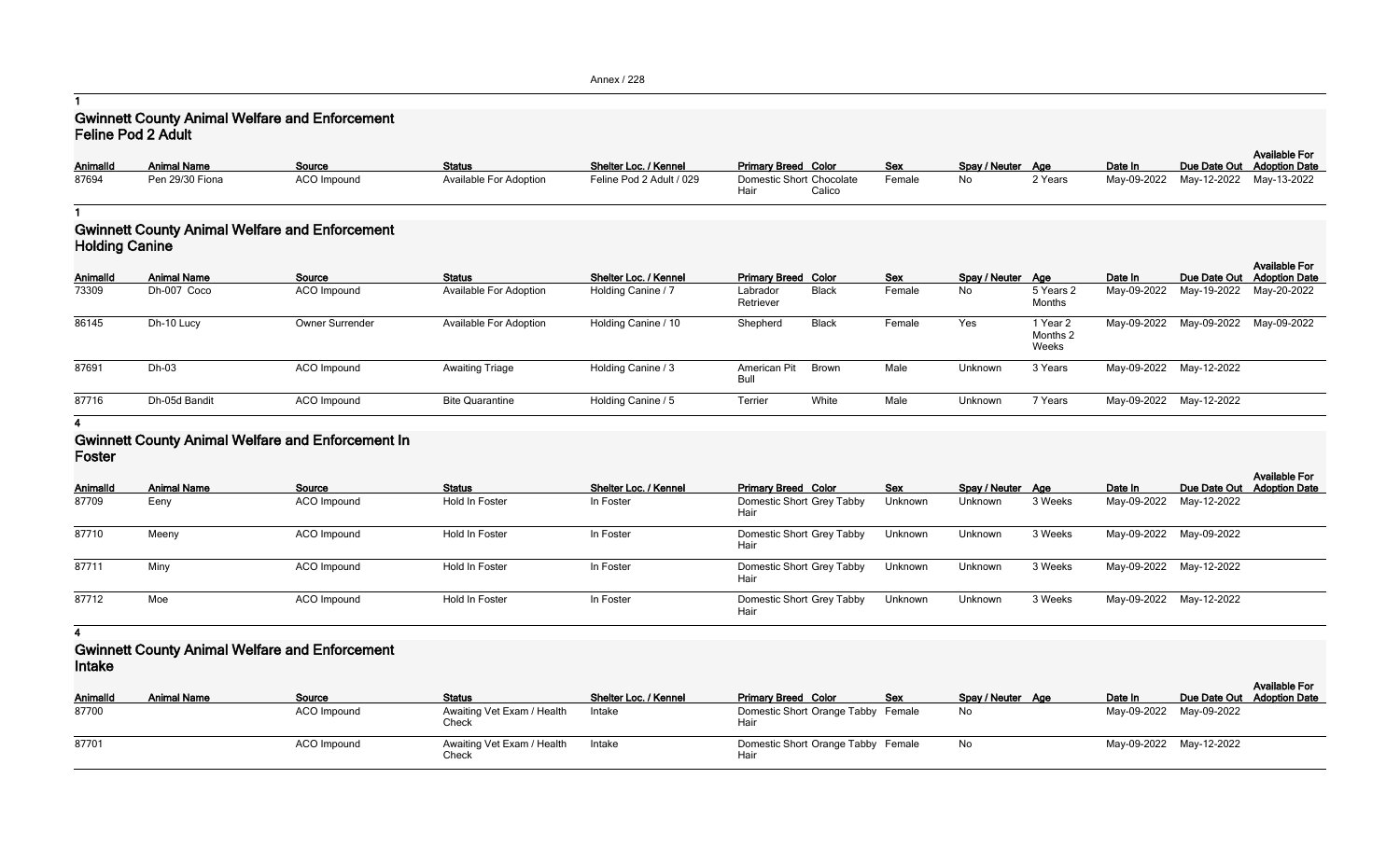| 87702 | <b>ACO</b> Impound | Awaiting Vet Exam / Health<br>Check | Intake | Domestic Short Orange Tabby Female<br>Hair | No | May-09-2022 May-12-2022 |                         |
|-------|--------------------|-------------------------------------|--------|--------------------------------------------|----|-------------------------|-------------------------|
| 87703 | ACO Impound        | Awaiting Vet Exam / Health<br>Check | Intake | Domestic Short Orange Tabby Female<br>Hair | No | May-09-2022 May-12-2022 |                         |
| 87704 | ACO Impound        | Awaiting Vet Exam / Health<br>Check | Intake | Domestic Short Orange Tabby Female<br>Hair | No |                         | May-09-2022 May-12-2022 |
| 87705 | <b>ACO</b> Impound | Awaiting Vet Exam / Health<br>Check | Intake | Domestic Short Orange Tabby Female<br>Hair | No | May-09-2022 May-12-2022 |                         |

**6**

# **Gwinnett County Animal Welfare and Enforcement Neglect Canine Annex**

| <b>AnimalId</b> | <b>Animal Name</b> | Source             | <b>Status</b>          | Shelter Loc. / Kennel                 | <b>Primary Breed Color</b> |              | <b>Sex</b> | Spay / Neuter Age |                      | Date In                 | <b>Available For</b><br>Due Date Out Adoption Date |
|-----------------|--------------------|--------------------|------------------------|---------------------------------------|----------------------------|--------------|------------|-------------------|----------------------|-------------------------|----------------------------------------------------|
| 87714           | N D 08             | <b>ACO Impound</b> | <b>Awaiting Triage</b> | Neglect Canine Annex / Nd-08 Pit Bull |                            | <b>Brown</b> | Female     | Unknown           | 4 Months<br>(approx) | May-09-2022 May-12-2022 |                                                    |

# **1**

#### **Gwinnett County Animal Welfare and Enforcement Neglect Feline/ Maternity**

| Animalld | <b>Animal Name</b> | Source      | <b>Status</b>                                           | Shelter Loc. / Kennel          | <b>Primary Breed Color</b>                   | <b>Sex</b> | Spay / Neuter Age |         | Date In                             | <b>Available For</b><br>Due Date Out Adoption Date |
|----------|--------------------|-------------|---------------------------------------------------------|--------------------------------|----------------------------------------------|------------|-------------------|---------|-------------------------------------|----------------------------------------------------|
| 87695    | Nf-07              | ACO Impound | Available for Adoption -<br><b>Awaiting Spay/Neuter</b> | Neglect Feline/ Maternity / 7  | Domestic Short Orange Tabby Male             |            | No.               | 5 Years | May-09-2022 May-09-2022 May-11-2022 |                                                    |
| 87717    | Nf-12 Cheez-It     | ACO Impound | Awaiting Vet Exam / Health<br>Check                     | Neglect Feline/ Maternity / 12 | Orange Tabby Male<br>Domestic<br>Medium Hair |            | No                | 8 Weeks | May-09-2022 May-09-2022             |                                                    |

**2**

### **Gwinnett County Animal Welfare and Enforcement Sick Canine**

| Animalld | <b>Animal Name</b> | Source             | <b>Status</b>          | Shelter Loc. / Kennel | <b>Primary Breed Color</b> |       | <b>Sex</b> | Spay / Neuter Age |         | Date In                 | Due Date Out Adoption Date | <b>Available For</b> |
|----------|--------------------|--------------------|------------------------|-----------------------|----------------------------|-------|------------|-------------------|---------|-------------------------|----------------------------|----------------------|
| 87707    | Sd 05              | <b>ACO Impound</b> | <b>Awaiting Triage</b> | Sick Canine / 5       | Siberian Husky Brown       |       | Female     | Unknown           | 2 Years | May-09-2022 May-12-2022 |                            |                      |
| 87713    | Sd-05              | <b>ACO Impound</b> | <b>Awaiting Triage</b> | Sick Canine / 2       | Pit Bull                   | Brown | Male       | Unknown           |         | May-09-2022 May-12-2022 |                            |                      |

**2**

# **Gwinnett County Animal Welfare and Enforcement Sick Canine Annex**

| AnimalId | <b>Animal Name</b> | Source             | <b>Status</b>                 | Shelter Loc. / Kennel  | <b>Primary Breed Color</b> |              | <b>Sex</b> | Spay / Neuter Age |                                | Date In     | Due Date Out |
|----------|--------------------|--------------------|-------------------------------|------------------------|----------------------------|--------------|------------|-------------------|--------------------------------|-------------|--------------|
| 79516    | Sd-10c Momo        | <b>ACO Impound</b> | <b>Available For Adoption</b> | Sick Canine Annex / 10 | Labrador                   | <b>Black</b> | Female     | Yes               | 4 Years 3<br>Weeks<br>(approx) | May-09-2022 | May-19-2022  |
|          |                    |                    |                               |                        |                            |              |            |                   |                                |             |              |

| Spay / Neuter<br>Yes | Age<br>4 Years 3<br>Weeks<br>(approx) | Date In<br>May-09-2022 | Due Date Out<br>May-19-2022 | <b>Available For</b><br><b>Adoption Date</b><br>May-19-2022 |
|----------------------|---------------------------------------|------------------------|-----------------------------|-------------------------------------------------------------|
| Spay / Neuter        | Age                                   | Date In                | Due Date Out                | <b>Available For</b><br><b>Adoption Date</b>                |

| <b>Feline</b>   | <b>Gwinnett County Animal Welfare and Enforcement Wild</b> |        |               |                       |                            |            |                   |         |              |
|-----------------|------------------------------------------------------------|--------|---------------|-----------------------|----------------------------|------------|-------------------|---------|--------------|
| <b>AnimalId</b> | <b>Animal Name</b>                                         | Source | <b>Status</b> | Shelter Loc. / Kennel | <b>Primary Breed Color</b> | <b>Sex</b> | Spay / Neuter Age | Date In | Due Date Out |